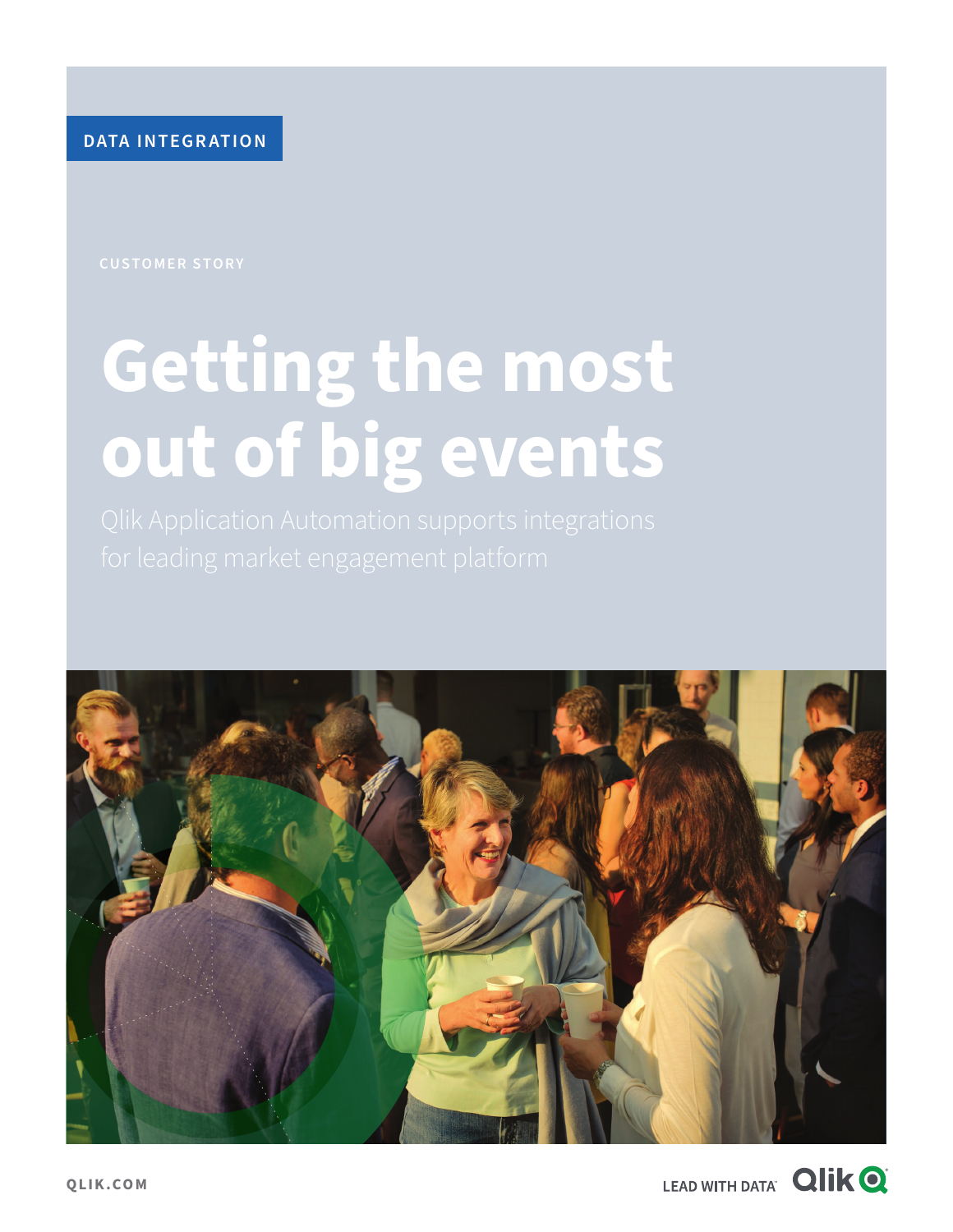# Grip

"The key aspects of using Qlik Application Automation are speed and simplicity and one of the major advantages of going with Qlik is that it has ready-made connectors with many of the event registration systems that our clients use."

Warith Nass, Product Owner, Grip

## **Need to ensure good return on time investment**

As digital consultant to a London app development agency, Tim Groot had to attend many events but he found it difficult to make sure he met the right people. He felt there must be a more efficient way to network and make the best use of his time.

It's a problem experienced by many thousands of event visitors and Groot's solution was to develop an AI-based event matchmaking platform called Grip.

In 2014, he became CEO and co-founder of the company behind the app which gives people personalized recommendations on who they should meet, making them more productive and avoiding wasted time. Event organizers are the primary Grip customers and they make this SaaS solution available to their visitors on the web or via a mobile app for pre-event networking and networking during the event.

Grip now employs 75 people and, in addition to its London headquarters, it has bases in Dubai and in the USA.

Since 2016, Grip has expanded the functionality of the event platform and has facilitated the connection of over 5.5 million participants through AI-driven event solutions. This has resulted in the accumulation of billions of data points from some of the world's largest events, plus strategic insights and expertise. It ensures that Grip can deliver the event experiences that today's markets and industries demand.

#### **Solution Overview**

**Customer Name**  Grip

**Industry**  High Tech

**Geography**  London, UK

**Function**  Marketing, Sales

**Business Value Driver**  Customer Intelligence, New Business Opportunities

#### **Challenges**

- Source crucial data to fuel matchmaking service
- Create efficient integrations with many event platforms
- Reduce cost and effort to increase competitiveness

#### **Solution**

Grip has implemented Qlik Application Automation, an integration platform that cuts the need for expensive development resources.

#### **Results**

- Over 5.5 million event participants connected
- Billions of data points accumulated from major events
- Time and money saved in creating vital integrations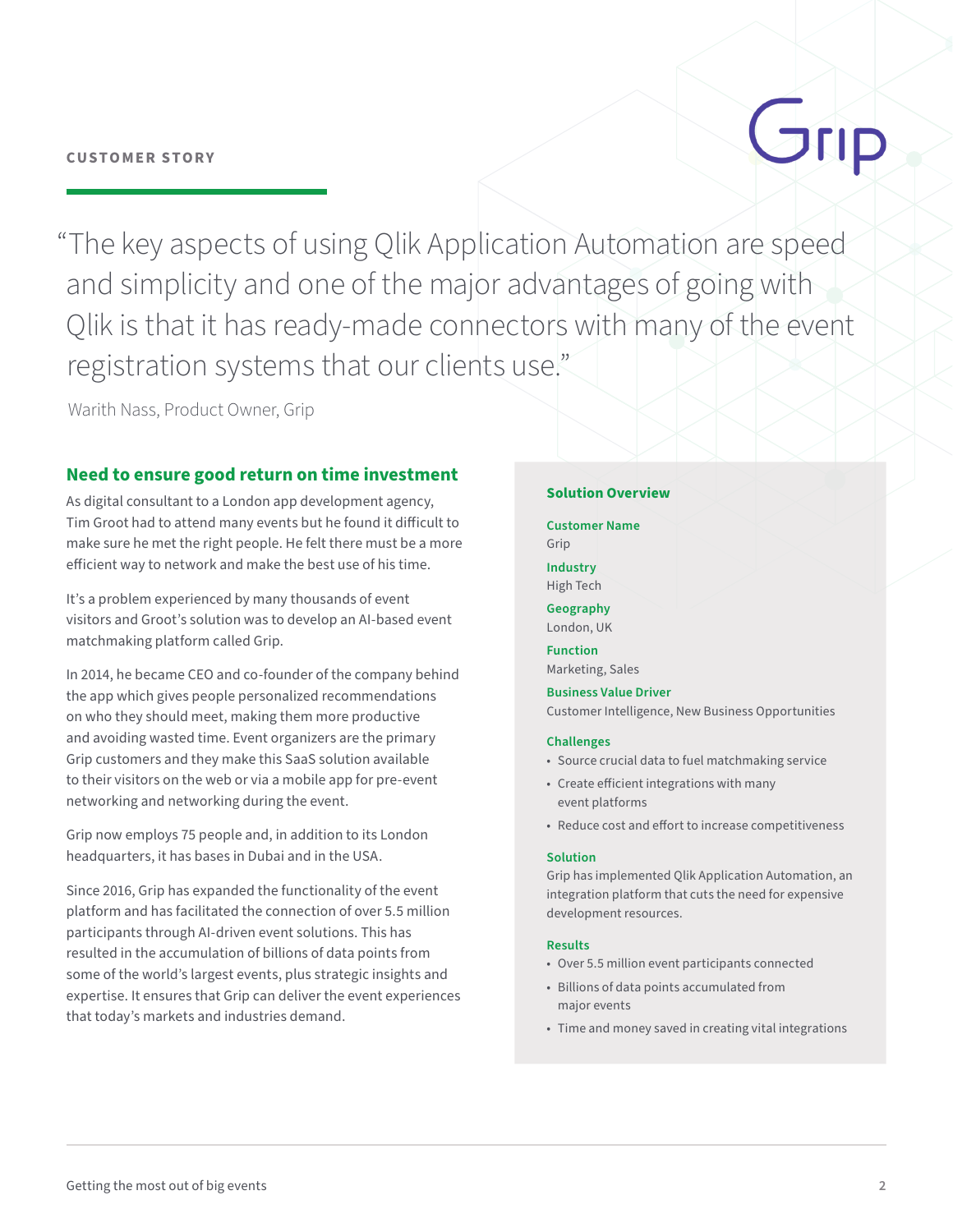### **Easier way to scale out and manage integrations**

The Grip platform stands out because of its self-learning matchmaking engine which uses natural language processing, advanced algorithms and deep neural networks to constantly learn about the professional goals and interests of visitors, exhibitors and sponsors.

To grab the vital data it needs, Grip must integrate with other systems as Product Owner, Warith Nass, explains: "To remain competitive, it is important that we include integrations with our platform. Our clients expect us to provide connectivity to third-party systems such as event registration and CRMs like HubSpot, Microsoft Dynamics and Salesforce."

Grip initially set out to build these crucial integrations itself but it was a time-consuming process that required the expertise of developers. Seeking a better solution, it found the answer was Qlik Application Automation.

Using low-code or even no-code to sidestep expensive and time-consuming programming, Qlik Application Automation is a visual environment that builds integrations that look like workflows. It solves internal data silo challenges by helping users to scale native integrations and move their development teams away from time-consuming, one-off, development work.

Following initial training, Qlik Application Automation makes it easier to scale out and manage integrations and features a front-end hub or marketplace from which customers can choose the integrations they want to activate.

### **Low latency for huge data volumes**

At Grip, more cost-effective integration managers have been trained to do the work with Qlik, leaving experienced developers free for more strategic, value-add work.

Depending on the complexity and type of the project, previous integration development times of three to four weeks have been cut to three or four days and, in some instances, as little as 24 hours. Reduced time, combined with lower wage bills, cuts the cost of integrations.

"Organizers use different systems to store attendee information and with Qlik Application Automation we can create a list of the registration providers that we have integrated before," says Nass. "We have templates that we can reuse on an eventby-event basis and that means easier management of the big library of integrations that we offer.

"The key aspects of using Qlik Application Automation are speed and simplicity and one of the major advantages of going with Qlik is that it has ready-made connectors with many of the event registration systems that our clients use."

The ability to offer a list of existing integrations and quickly turn round new ones makes Grip very competitive and evidence of this has been seen in its uptick in sales.

"The Qlik team is great - really responsive and supportive if we have any issues," concludes Nass. "The team gives us opinions on integrations we have built and on best practices which enable us to get the most out of Qlik Application Automation."

Looking to the future, Grip will continue to grow its use of Qlik Application Automation and is also exploring the possibility of embedding it into the technology stack, creating workflows that will enable clients to self-serve and connect to registration systems to obtain the crucial networking data they need.